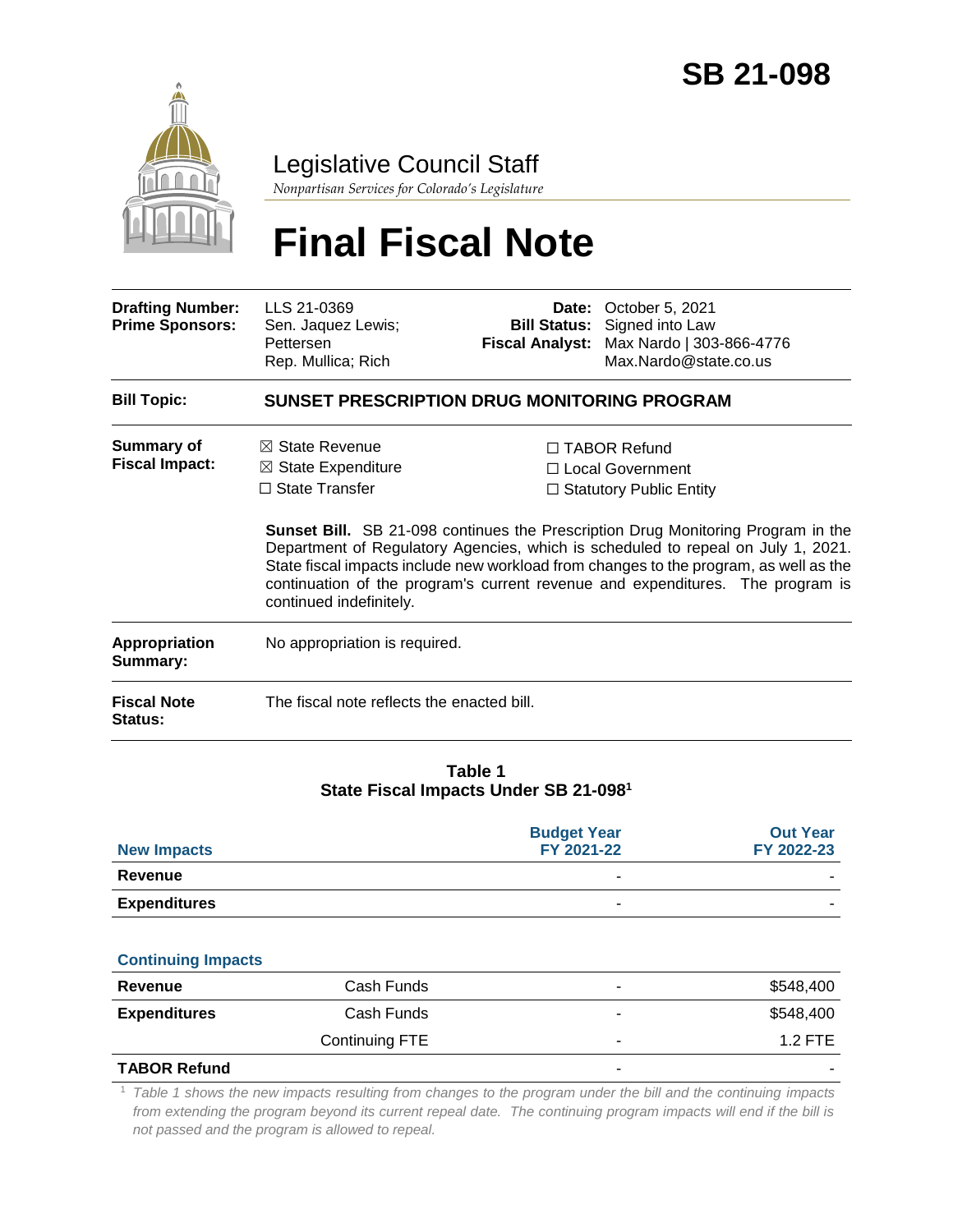## **Summary of Legislation**

Current law requires the Prescription Drug Monitoring Program (PDMP), which is administered by the Department of Regulatory Agencies (DORA), to track all controlled substances prescribed in Colorado. The program is scheduled to repeal on July 1, 2021. The bill continues the program indefinitely and makes the following modifications:

- authorizes the State Board of Pharmacy to identify additional prescription drugs and substances that have potential for abuse and require these prescriptions to be reported to the program;
- authorizes the State Board of Pharmacy to establish data retention policies for the program;
- allows a coroner to grant permission to a deputy coroner to query the program; and
- eliminates a requirement that the State Board of Pharmacy seek donations to maintain the program.

#### **Background**

The PDMP currently covers 45,700 practitioners, including dentists, doctors, nurses, optometrists, podiatrists, and veterinarians, who collectively issue about seven million prescriptions annually for controlled substances. These prescriptions tracked by the PDMP result in 1,440 calls to DORA, 1,100 patient requests for data, and 250 subpoenas for information each year. The State Board of Pharmacy contracts with APPRISS Health to administer the database and manage the collection of data while DORA staff oversee the PDMP. Operating costs for the program are paid as a PDMP surcharge on license renewal fees by these practitioners.

### **Continuing Program Impacts**

DORA is expected to have state revenue and expenditures of \$548,400 and 1.2 FTE to administer the PDMP. If this bill is enacted, current revenue and expenditures will continue for the program starting in FY 2022-23. This continuing revenue is subject to the state TABOR limits. If this bill is not enacted, the program will end on July 1, 2022, following a wind-down period, and state revenue and expenditures will decrease starting in FY 2022-23 by the amounts shown in Table 1. The program also includes federal grants; these impacts are not included in the fiscal note.

#### **New Revenue and Expenditure Impacts**

Implementing the changes to the program will increase workload in DORA for rulemaking, outreach and education; this work can be accomplished within existing appropriations. Should the State Board of Pharmacy elect to add new prescription drugs to the PDMP, costs for staffing and the PDMP vendor may increase. The magnitude of the increase is dependent on the drugs that are newly tracked, the volume of prescriptions issued, and the workload created for the vendor and the department, which cannot be estimated. If necessary, the department will seek additional appropriations through the annual budget process.